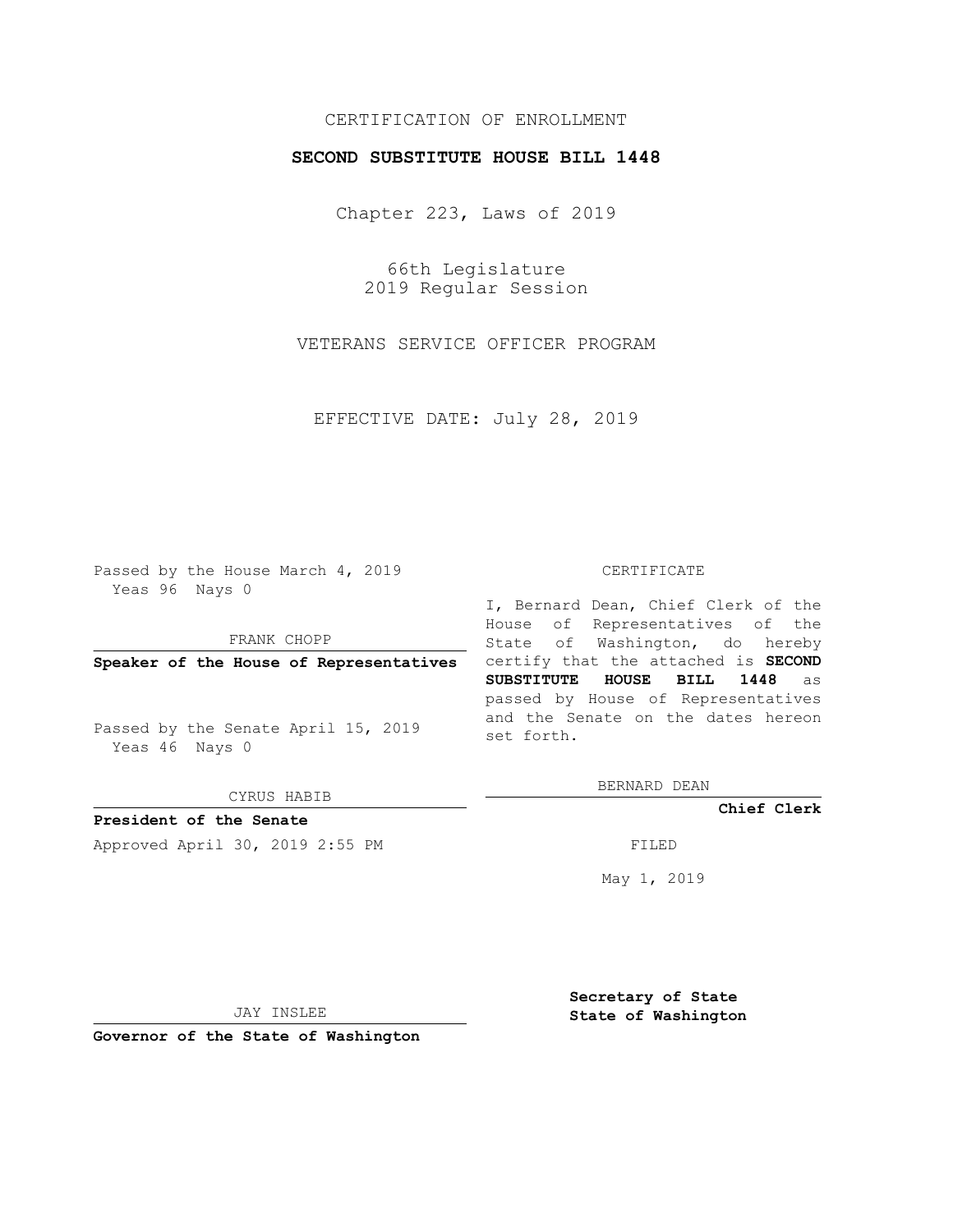## **SECOND SUBSTITUTE HOUSE BILL 1448**

Passed Legislature - 2019 Regular Session

## **State of Washington 66th Legislature 2019 Regular Session**

**By** House Appropriations (originally sponsored by Representatives Maycumber, Chapman, Lovick, Gildon, Reeves, Volz, Steele, Kilduff, Mosbrucker, Pettigrew, Boehnke, McCaslin, Macri, Irwin, Corry, Klippert, MacEwen, Riccelli, Eslick, Leavitt, Dye, Ryu, Smith, Stokesbary, Chambers, DeBolt, Slatter, Jenkin, Barkis, Cody, Schmick, Kretz, Tharinger, Van Werven, Orwall, Sells, Sutherland, Stanford, Ormsby, and Jinkins)

READ FIRST TIME 02/28/19.

1 AN ACT Relating to creating the veterans service officer program; 2 adding new sections to chapter 43.60A RCW; and creating a new 3 section.

4 BE IT ENACTED BY THE LEGISLATURE OF THE STATE OF WASHINGTON:

 NEW SECTION. **Sec. 1.** VETERANS SERVICE OFFICER PROGRAM. (1) There is created in the department the veterans service officer program. The purpose of the veterans service officer program is to provide funding to underserved eligible counties to establish and maintain a veterans service officer within the county. "Eligible 10 counties," for the purposes of this section, means counties with a population of one hundred thousand or less.

12 (2) Subject to the availability of amounts appropriated in the 13 veterans service officer fund under section 2 of this act for the 14 specific purposes provided in this section, the department must:

15 (a) Establish a process to educate local governments, veterans, 16 and those still serving in the national guard or armed forces reserve 17 of the veterans service officer program;

18 (b) Develop partnerships with local governments to assist in 19 establishing and maintaining local veterans service officers in 20 eligible counties who elect to have a veterans service officer; and